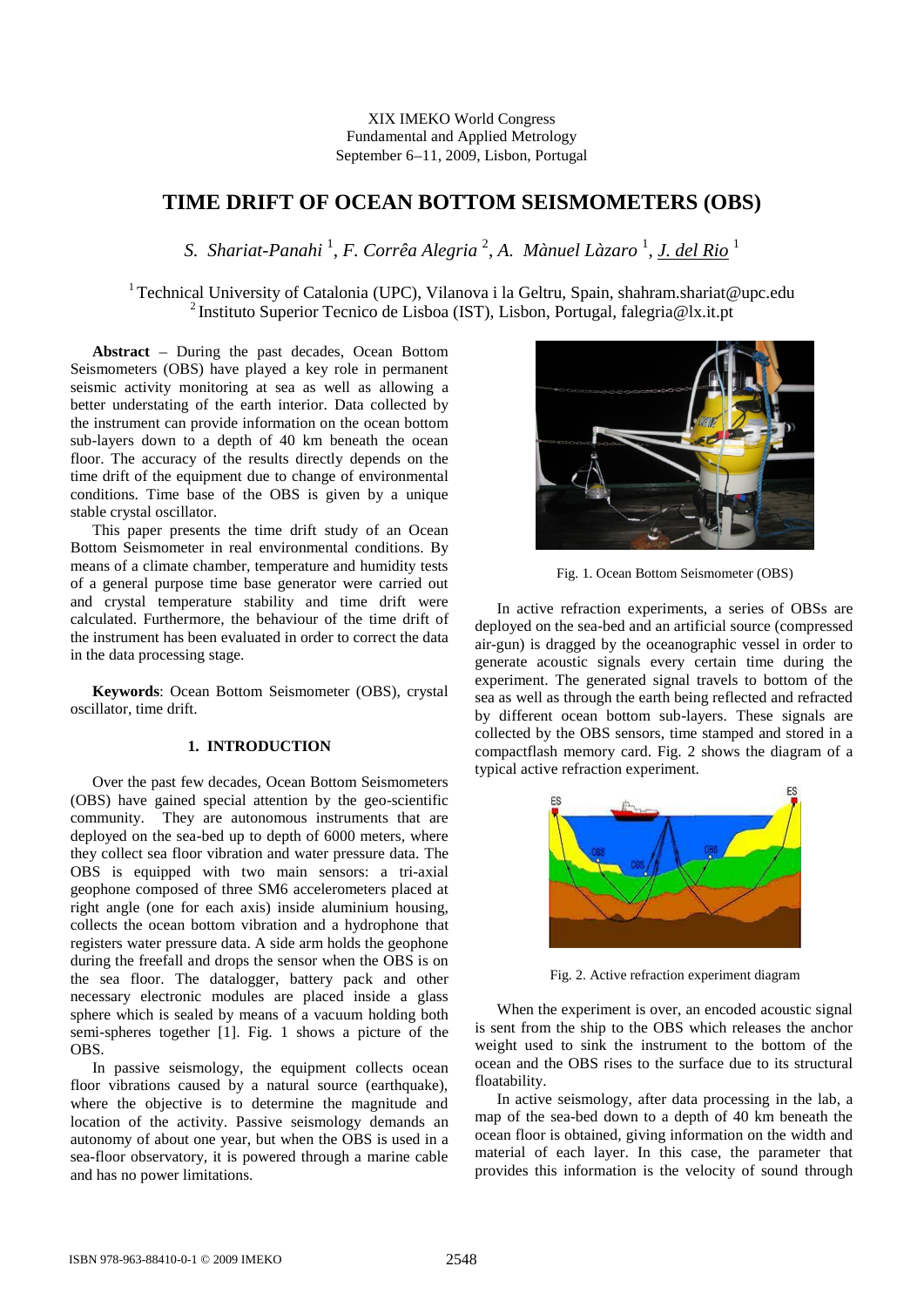different layers, which is estimated by accurate knowledge of the elapsed time between an acoustic signal generated by the artificial source and data collection by the OBS. It is known that the velocity of sound in the water column is 1500 m/s approximately [2]. While, air-gun shot timing is controlled by a GPS (Global Positioning System) [3] on the ship, the OBS has no access to such a signal for time synchronization during the entire experiment. The OBS clock is synchronized with a GPS signal prior to its deployment and clock time drift is calculated after OBS recovery by using the same signal. In the signal processing stage, data time marks are corrected assuming that the time drift of the OBS is linear during the experiment. While, marine institutes have put great effort in improving the data quality by minimizing the noise performance of the datalogger, the time mark correction of the data which has a direct effect on the final sound velocity model through the earth layers, has not been investigated in detail. This paper takes steps towards characterization of the time drift of the OBS in order to perform a more accurate correction and therefore obtain a better velocity model.

### **2. THE ACQUISITION SYSTEM**

The acquisition system is divided into four separate modules:

- Microcontroller and storage module
- Time base module
- Power regulation module
- Analog-to digital conversion (ADC) module

The microcontroller module is based on a Motorola 68332 and the storage is based on a 4 GB Compactflash memory card. The communication with the ADC module is carried out through a QSPI (Queued Serial Peripheral Interface) bus. The microcontroller time marks the incoming data and after compression, stores the data in a Compactflash memory module.

The time base module is based on a Vectron 32.768 MHz TC-140 TCXO (Temperature Compensated Crystal Oscillator). The stability of the main clock with temperature variations has to be high as the instrument has no access to a GPS signal for time synchronization during the experiment, and as mentioned in section 1, precise timing of the input signal leads to a better data quality [4]. All the signals needed for the acquisition of the seismic signal are generated from the main crystal as phase difference between signals has to be minimized.

The power supply for the datalogger is a single battery pack based on Li-ion cells. In order to generate the different power supplies needed for different modules, a power regulation module based on the MAX1653 DC-DC converter. This regulator provides 96% efficiency while allowing output noise level control towards the ADC module for signal-to-noise optimization.

Fig. 3 shows a simplified block diagram of the acquisition system:



Fig. 3. Acquisition system block diagram

In order to generate all the necessary signals from a single crystal oscillator, a time base module is designed and implemented integrating an ICS52701 PLL (Phase Locked Loop). Fig. 4 shows the signals generated from the main crystal oscillator.



Fig. 4. Time base module block diagram

#### **3. CRYSTAL OSCILLATOR TESTS**

As the time drift of the instrument depends mainly on the drift of the crystal oscillator output frequency with change of environmental conditions, a series of tests were carried out in order to characterize the drift. As a preliminary study and in order to understand the crystal behaviour, we have used a 15 MHz general purpose crystal oscillator and not a compensated crystal as a TCXO.

The main environmental parameters that affect the crystal oscillator output frequency are [5]:

- 1- Temperature, humidity and Pressure
- 2- Acceleration effects
- 3- Electric and magnetic fields
- 4- Ionizing and radiation effects
- 5- Aging, warm-up and retrace

 Due to design and operation of the OBS, the parameters that are taken into account are temperature and humidity. As mentioned in the previous section, all the electronic modules are placed inside a glass sphere housing sealed under vacuum. The pressure inside the housing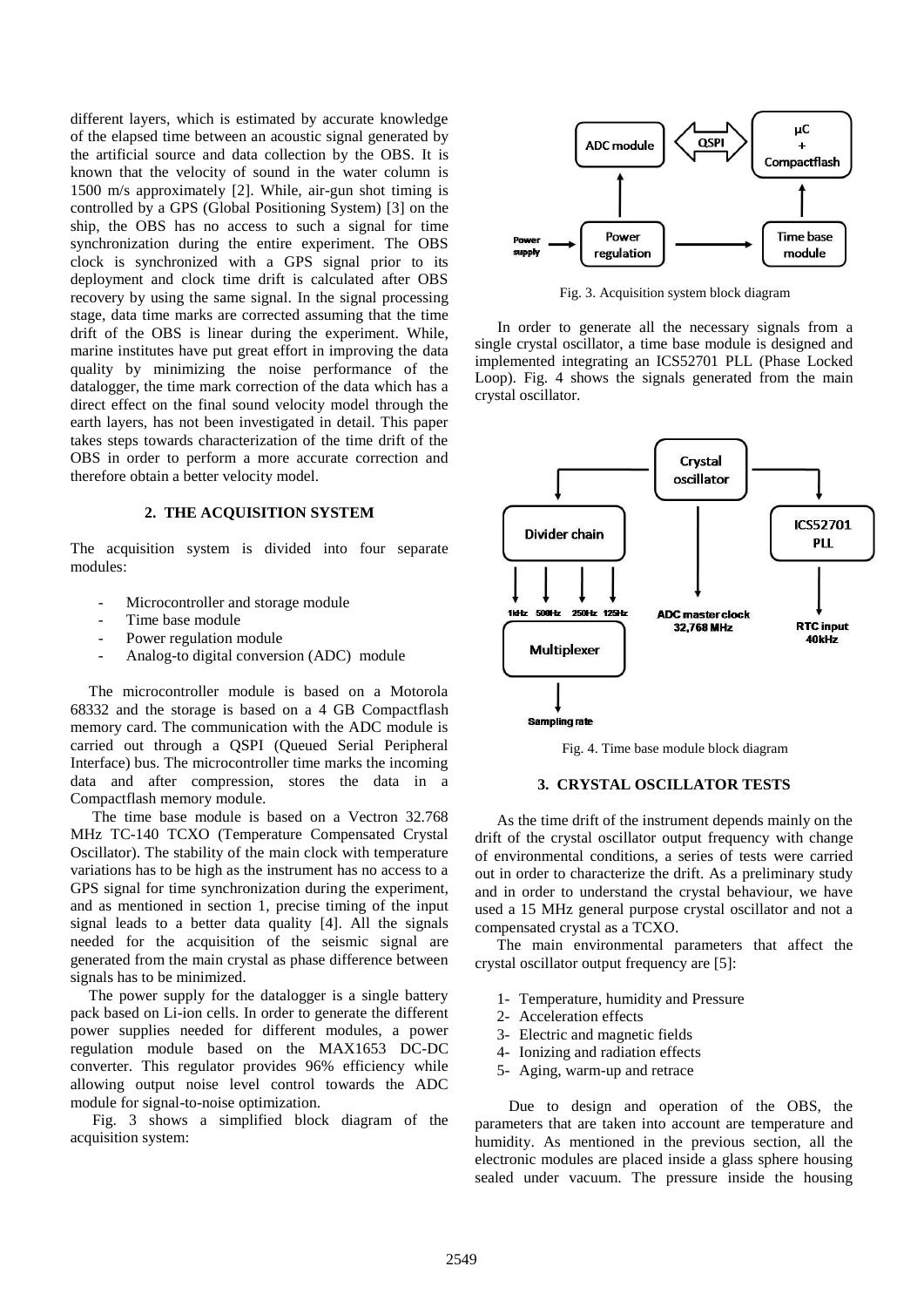remains constant during the entire experiment and therefore does not affect the crystal oscillator. The OBS is designed to move at constant velocity of 1 m/s during the free fall and rising stage eliminating the effects of acceleration on the crystal. The time base module is placed inside a shielded box minimizing the effects of electro-magnetic fields and no ionization nor radiation takes place inside the instrument during the experiment. Parameters as aging and warm-up are given by the crystal manufacturer and frequency retrace does not affect the correction as we are dealing with a time drift (time difference).

The dependence of the crystal output frequency with temperature and humidity is studied separately, as their effects are interrelated [5]. The crystal oscillator is placed inside a VC4060 environmental chamber where temperature and humidity are controlled.

In order to know the temperature and humidity close to the crystal, a temperature and humidity sensor are placed beside it and 4-wire measurements of both sensors are carried out. A HP34970A datalogger is used to measure the temperature and humidity and an Agilent 53132A universal counter with a temperature stability of 2.5 x  $10^{-9}$  was used to measure the crystal output frequency. In order to obtain an improved resolution, frequency is measured within a time gate of 1s. The overall measurement system is controlled by a PC through a GPIB bus, where a software in LabVIEW 8.5 takes measurements every 10 seconds. Fig. 5 shows the measurement system in the lab:



Fig. 5. Measurement system block diagram

Considering the measurement system above, two tests have been implemented:

#### *3.1. Temperature test*

In this test, temperature inside the chamber was set to simulate the OBS operation in a refraction experiment:

- 1) Constant temperature at  $25^{\circ}$ C (OBS on the ship).
- 2) From  $25^{\circ}$ C to  $0^{\circ}$ C (OBS sinking to the sea-bed).
- 3) Constant temperature at  $0^{\circ}$ C (OBS on the sea-bed).
- 4) From  $0^{\circ}$ C to  $25^{\circ}$ C (OBS rising to the surface).

In order to reduce the uncertainty of the measurements, temperature is decreased  $5^{\circ}$ C from  $25^{\circ}$ C to  $0^{\circ}$ C, taking 1000 samples at every constant temperature. Data distribution of the data is found at every constant temperature.

In order to find out the dependence of the crystal output frequency with temperature gradient [6], temperature is cycled between  $25^{\circ}$ C and  $0^{\circ}$ C in 3, 6 and 9 hours and measurements are taken.

In all above cases humidity is kept constant at 30%.

#### *3.2. Humidity test*

In this test, temperature is kept constant at  $30^{\circ}$ C and humidity is changed linearly as follows:

- 30% constant for 3 hours
- From 30% to 77% in 3 and 6 hours
- From 77% to 30% in 3 and 6 hours

The crystal output frequency is measured and data distribution of the measurements was found when humidity is kept constant.

In both tests, the stability (frequency offset) [7] [8] of the crystal is calculated as:

$$
f_{offset} = \frac{f_{osc} - f_{nom}}{f_{nom}}
$$
 (1)

where *fosc* is the crystal output frequency measured and *fnom* is its nominal frequency. Time drift in (s/day) is related to the frequency offset in the following way:

$$
T_{drift} = f_{\text{Offset}} * 3600 * 24 \tag{2}
$$

## **4. RESULTS**

The results of temperature and humidity tests described in the previous section are gathered below:

#### *4.1. Temperature test results*

Fig. 6 and 7 show the crystal frequency offset when temperature is linearly cycled between  $25^{\circ}$ C-0 $^{\circ}$ C-25 $^{\circ}$ C:



Fig. 6. Crystal frequency offset when temperature is increased from  $0^{\circ}$ C to 25 $^{\circ}$ C.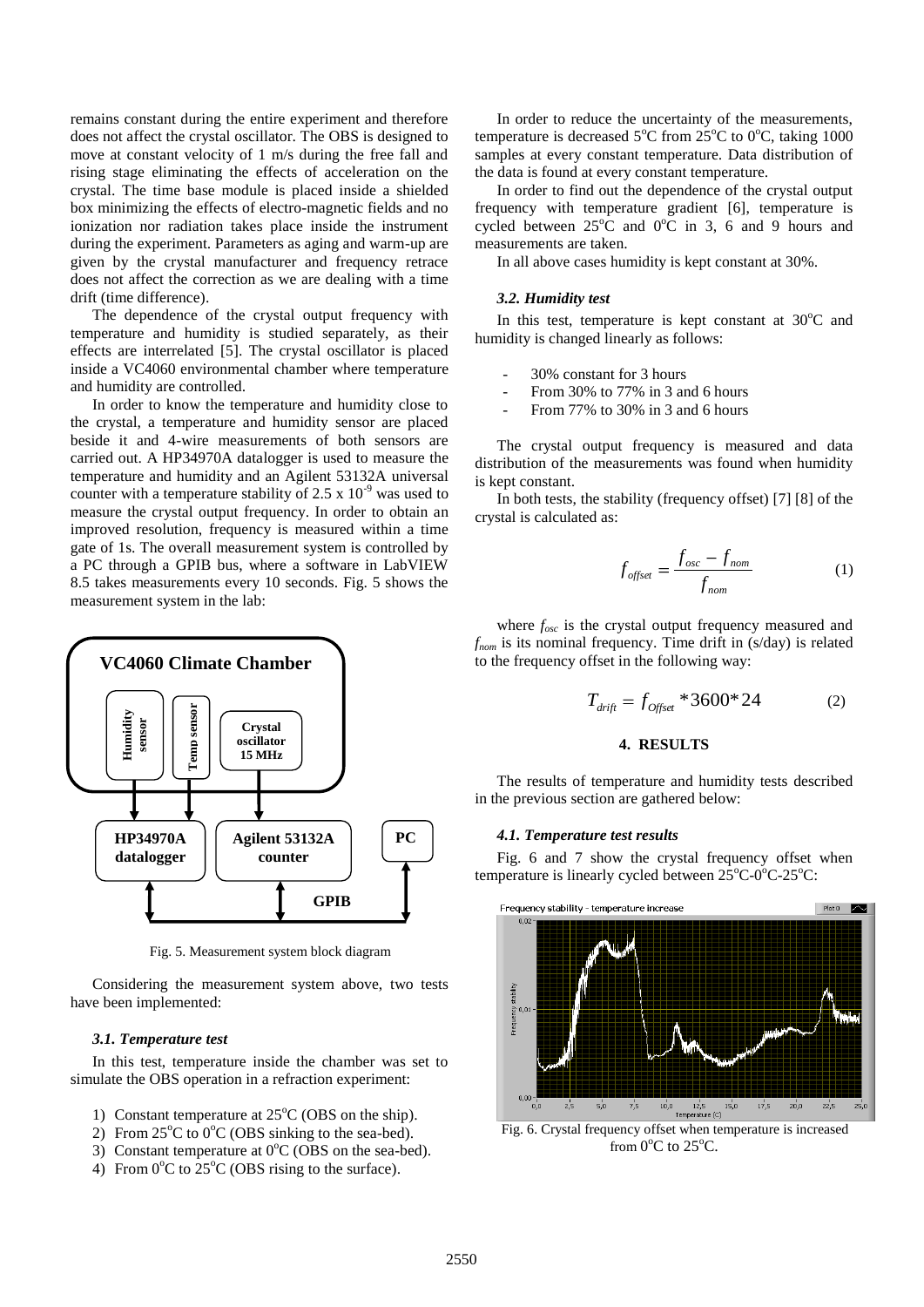

Fig. 7. Crystal frequency offset when temperature is decreased from  $25^{\circ}$ C to  $0^{\circ}$ C.

These figures show that the crystal output offset changes symmetrically. The results have shown repeatability over 4 cycles. The stability peaks in both figures are due to crystal turn over temperature. In order to find the distribution of the frequency offset data, histogram of the offset is drawn with 200 intervals between minimum and maximum values measured. The number of samples is 1000. The results have shown normal (Gaussian) distribution at every temperature between  $25^{\circ}$ C and  $0^{\circ}$ C with a change of  $5^{\circ}$ C. Fig. 8 and 9 show the results at  $0^{\circ}$ C and  $25^{\circ}$ C respectively.



Fig. 8. Crystal frequency offset distribution at 0°C.

In this case, stability mean and standard deviation are 0,005299 and 0,000165 respectively.





Stability mean and standard deviation are computed as 0,001988 and 0,000233 respectively.

Fig. 10 shows the effect of temperature gradient on the crystal stability where temperature is increased linearly from  $0^{\circ}$ C to 25 $^{\circ}$ C in 3, 6 and 9 hours.



Fig. 10. Effect of temperature gradient on crystal stability when temperature is increased from  $0^{\circ}$ C to  $25^{\circ}$ C in 3, 6 and 9 hours.

We can observe that the crystal stability follows the same pattern as the temperature gradient increases, showing that the temperature gradient does not have any effect on the frequency offset.

### *4.2. Humidity test results*

When humidity is increased linearly from 30% to 77% and then decreased back to 30%, frequency offset has been found as shown in Fig. 11 and 12:



Fig. 11. Crystal frequency offset when humidity is increased from 30% to 77% in 6 hours.

These figures show a random behaviour of the stability when the humidity is increased and decreased. The distribution of the stability is found to be normal. The mean and standard deviation of the stability are 0,0012 and 7,34 x  $10^{-5}$  for humidity increase and 0,0011 and 6,62 x  $10^{-5}$  for humidity decrease respectively.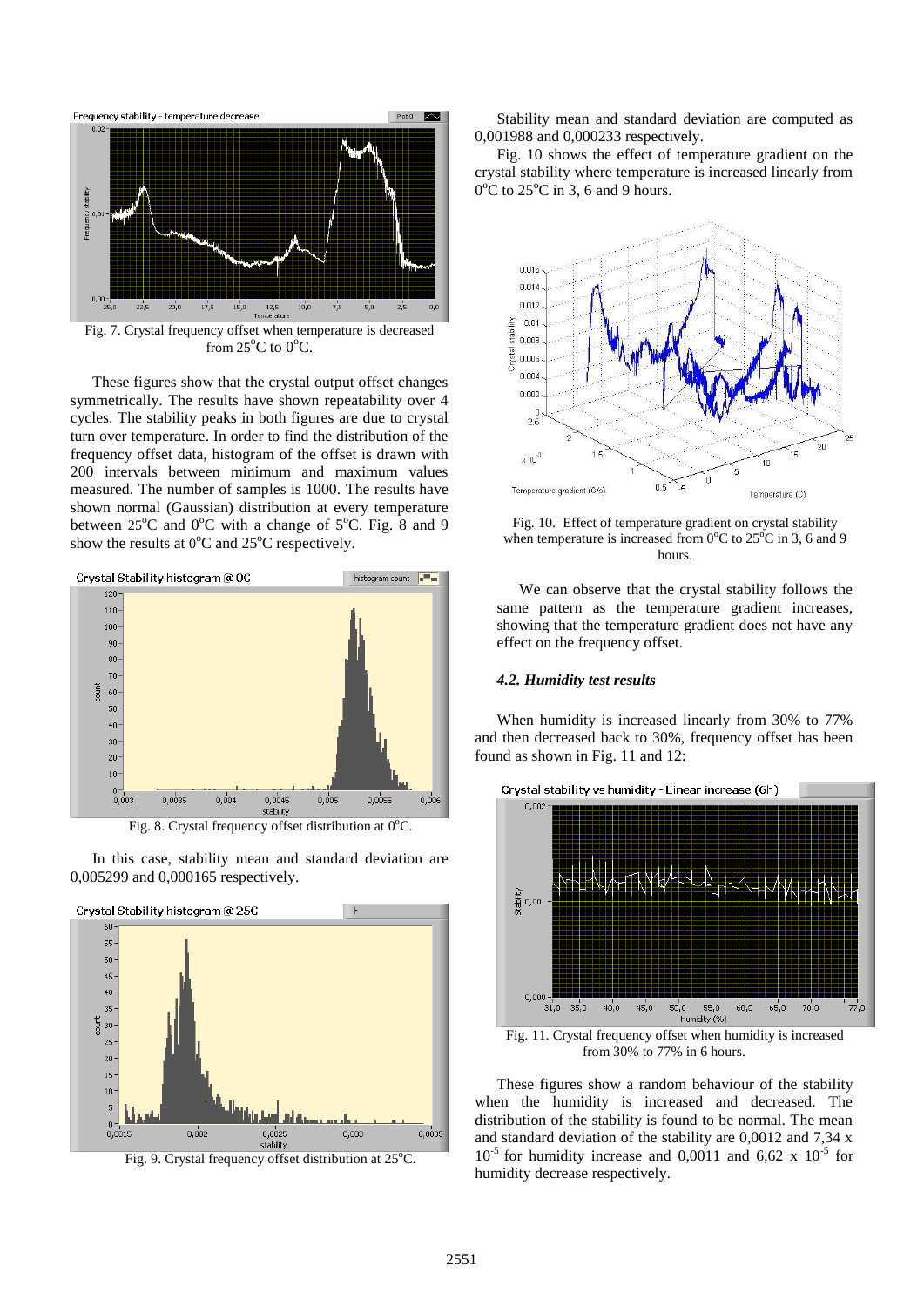

Fig. 12. Crystal frequency offset when humidity is decreased from 77% to 30% in 6 hours.

Furthermore, the distribution of the stability when the humidity is 30% is given in Fig. 13. The number of intervals between maximum and minimum values of stability is 100 while total number of samples is 1000.



In this case, a normal distribution of the frequency offset can be seen. The offset mean and standard deviation are calculated as  $0,00123$  and  $7,34 \times 10^{-5}$  respectively. The crystal offset results with negative humidity gradients of 3 and 6 hours between 77% and 30% are given in Fig. 14.



Fig. 14. Effect of humidity gradient on crystal frequency offset when the humidity is decreased from 77% to 30% in 3 and 6 hours. Temperature is kept at  $30^{\circ}$ C constant.

## **5. CONCLUSIONS**

In this paper, frequency offset general purpose crystal oscillator with change of environmental conditions (temperature and humidity) has been investigated. The results presented here are a preliminary study in order to obtain a more accurate time drift correction of Ocean Bottom Seismometers (OBS). These results show that frequency offset is symmetrical when the temperature is increased and decreased linearly between the same values. When the temperature is constant, the distribution of the stability is normal. Furthermore, increase of temperature gradient has not shown any effect on the crystal stability. The humidity tests have shown random values of frequency offset when the humidity is increased and decreased linearly between the same values. At constant humidity, the distribution of crystal stability is normal and increase of humidity gradient has no effect on the crystal stability. These results lead to a better understanding of the frequency offset of crystal oscillators. Future work will include similar tests using a TCXO crystal used in an OBS and analytical study of the time drift.

#### **ACKNOWLEDGEMENT**

The work presented in this paper was funded by the reasearch projects: *Caracterización de Sistemas Mediante Tecnicas Acústicas Multicanal (DPI2007-66615-C02-02)* and *Sismómetro Marino de Profundidad (PET2007\_0240)*and is the result of our collaboration with Tecnoterra associated Unit of Consejo Superior de Investigaciones Científicas (CSIC).

## **REFERENCES**

- [1] S. Shariat Panahi, A. Mànuel, F. Alegria, X. Roset, A. Bermúdez, V. Sallares, "Design, Characterization and Calibration of a Short Period Ocean Bottom Seismometer (OBS)", *Proc. I <sup>2</sup>MTC,* pp. 495-500, May 2008.
- [2] S. Salon, A. Crise, P. Picco, E. de Marinis, O. Gasparini, "Sound speed in the Mediterranean Sea: an analysis from a climatological data set", *Proc. EGU 2003,* pp 833-846, Apr 2003.
- [3] J. Sorribas, J. del Río, S. Shariat-Panahi, C. Dickel, A. Manuel, E. Trullols, "Development of a "Synchronization Trigger" for the Spanish Oceanographic Ships based on an Embedded Real-Time Java System", *IEEE Transactions on Instrumentation and Measurement,* in press.
- [4] S. Shariat Panahi, A. Manuel, S. Ventosa*, "*Stability and Power Consumption Tests for Time Base Selection of an Ocean Bottom Seismometer (OBS)", *Proc. MWSCAS 2006,* pp 3172-3176, Aug 2006.
- [5] "IEEE Std-1193, IEEE Guide for Measurement of Environmental Sensitivities of Standard Frequency Generators", 1994.
- [6] A. V. Kosykh, B. P. Ionov, "Dynamic Temperature Model and Dynamic Temperature Compensation of Crystal Oscillators", *IEEE Transactions on Ultrasonics, Ferroelectrics and Frequency Control,* Vol 41, No 3, pp 370-374, May 1994.
- [7] J. A. Barnes, "The Maesurement of Linear Frequency Drift in Oscillators", *Proc. PTTI 1983,* pp 551-582, 1983.